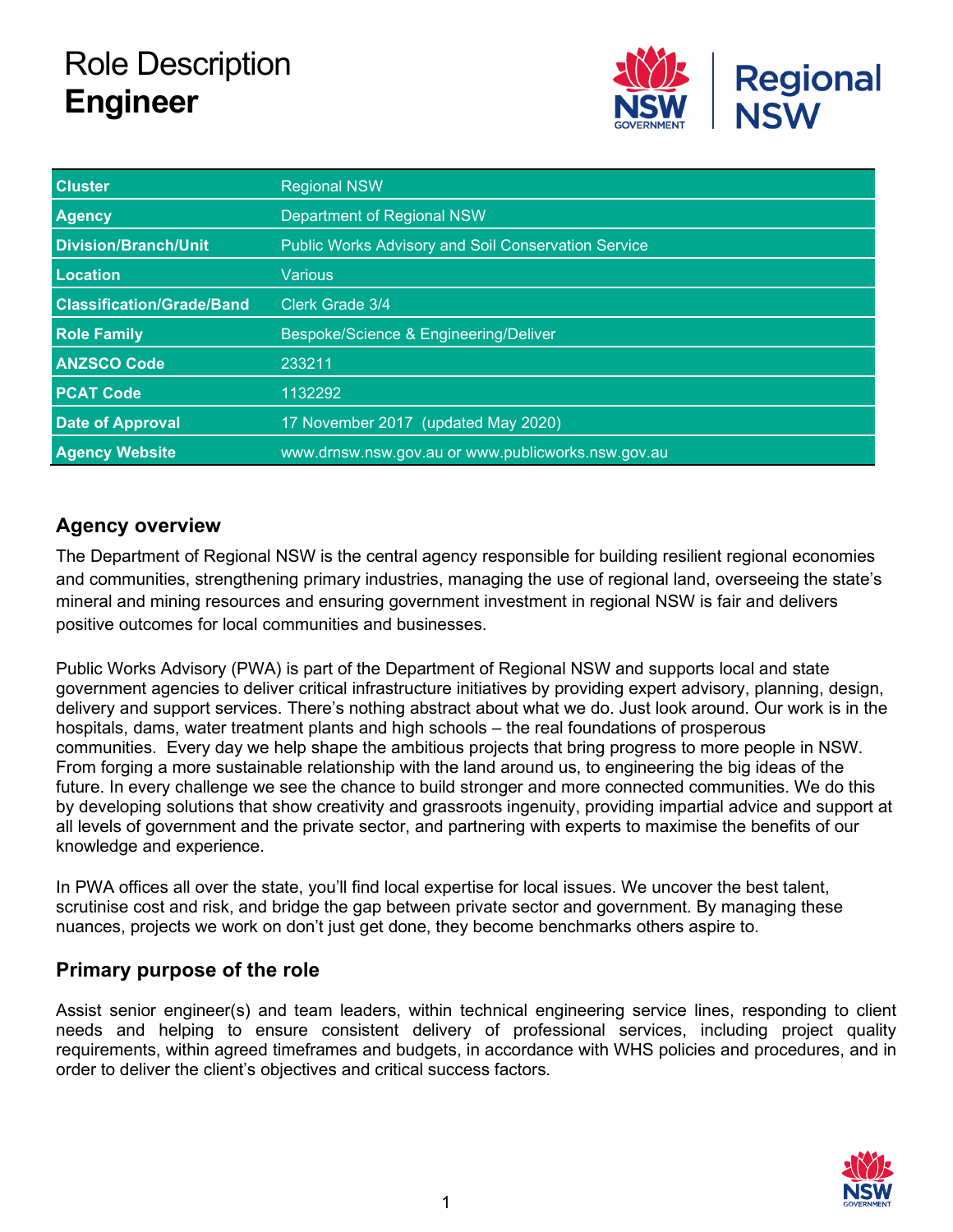# **Key Accountabilities**

- Actively participate in engineering project teams, undertaking project tasks and seeking guidance from senior engineers when required to ensure the delivery of high quality, innovative projects and technical services within agreed time and cost parameters, and government regulatory requirements.
- Contribute to projects ensuring tasks are clearly scoped and that delivery is to the required timeframe and budget and meet client expectations through regular review and reporting.
- With assistance from senior staff, prepare fee proposals for less complex projects that are robust and financially viable whilst being competitive with other industry bidders.
- Work collaboratively with the Manager on setting and achieving individual performance and development goals to ensure the level of technical and project capabilities are met, achieve continuous professional self-development as well as on-going professional excellence.
- Implement Public Works Advisory Safety Management System and processes across all projects to meet legislative and safety certification requirements and reporting all issues to the Manager.
- Liaise with clients to understand their business needs and technical issues/concerns, providing solutions and obtaining feedback on the services provided whilst maintaining a strong working relationship with clients and industry stakeholders.
- Identify opportunities for process improvement, capturing lessons learned on projects, ensuring they meet departmental policies and procedures impacting on the built and natural environment and liaise with senior engineers, managers and peers to contribute to improved business performance.

## **Key challenges**

- Delivering a range of outcomes concurrently while meeting client and senior manager's expectations of time, quality and budget parameters.
- Undertaking learning and development opportunities so that assigned capability levels and professional judgement is obtained and applied progressively to more difficult tasks.
- Identifying and raising issues concerning project delivery risks, including safety and environmental risks whilst working in a highly variable and at times, extreme weather conditions and away from home for periods of time.

# **Key relationships**

| <b>Who</b>           | <b>Why</b>                                                                                                                                                                                                                                         |
|----------------------|----------------------------------------------------------------------------------------------------------------------------------------------------------------------------------------------------------------------------------------------------|
| <b>Internal</b>      |                                                                                                                                                                                                                                                    |
| Manager              | Develop and maintain effective working relationship and open<br>$\bullet$<br>channels of communication to ensure stakeholders are well informed.<br>Escalate issues, keep informed, advice, and receive guidance and<br>$\bullet$<br>instructions. |
| Work Team            | Work collaboratively with team members to contribute to achieve<br>business outcomes.<br>Participate in meetings to share information and provide input on<br>$\bullet$<br>issues.                                                                 |
| <b>External</b>      |                                                                                                                                                                                                                                                    |
| Clients/Stakeholders | Develop and maintain effective working relationships and open<br>$\bullet$                                                                                                                                                                         |

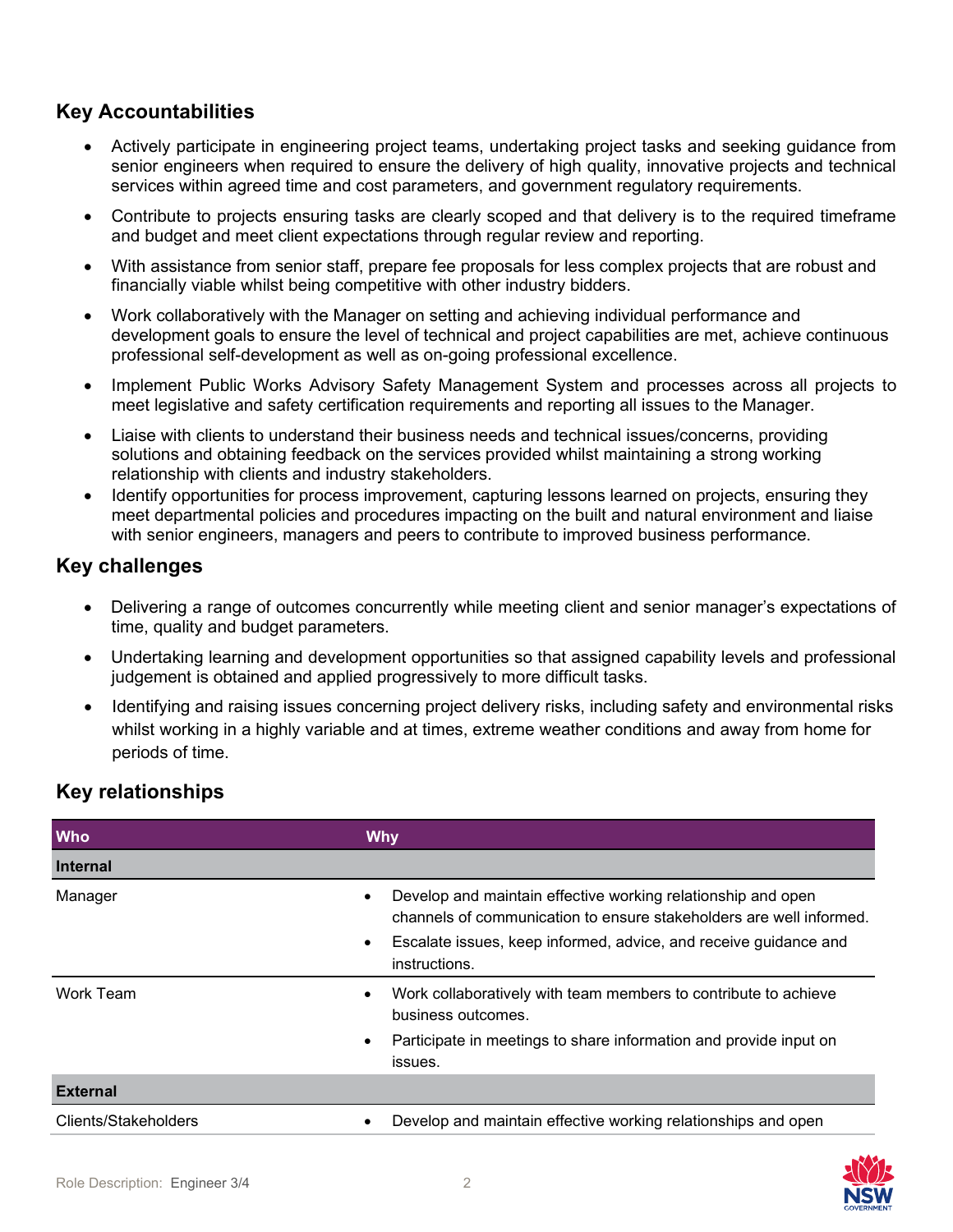| <b>Who</b>                       | Why                                                                                           |  |
|----------------------------------|-----------------------------------------------------------------------------------------------|--|
|                                  | channels of communication to ensure stakeholders are well informed.                           |  |
|                                  | Contribute to a client-focused approach to service delivery.<br>$\bullet$                     |  |
| <b>Vendors/Service Providers</b> | Seek/maintain specialist knowledge/advice and keep up to date with<br>industry best practice. |  |
|                                  | Participate in forums, groups to represent the agency and share<br>information                |  |

## **Role dimensions**

**Decision making**

- Makes day to day decisions in relation to prioritising activities under the guidance of a more senior engineer or manager.
- On site problems, contractual variations, extensions of time and progress claims are dealt with in accordance with delegated authorities.

**Reporting line**

Senior Engineer/Manager

**Direct reports**

Nil

#### **Budget/Expenditure**

This position needs to work within negotiated and agreed budget parameters and departmental delegations

#### **Essential requirements**

- Tertiary qualifications in civil/structural/chemical/mechanical/geotechnical/environmental/electrical/ engineering with eligibility for membership (Chartered Engineer) of Engineers Australia.
- A valid NSW Driver's License and willingness and ability to drive to remote locations or travel by air to undertake field work away from the office including overnight travel which may be for extended periods.
- Well-developed knowledge and understanding of current Work Health and Safety legislation and regulations.
- Evidence of the COVID-19 vaccination must be provided upon commencement of employment. This is a condition of engagement should you be successfully appointed to a position within the Department of Regional NSW (which includes Local Land Services and the Soil Conservation Service).

# **Capabilities for the role**

The NSW Public Sector Capability Framework applies to all NSW public sector employees. The Capability Framework is available at [www.psc.nsw.gov.au/capabilityframework](http://www.psc.nsw.gov.au/capabilityframework)

#### **Capability summary**

Below is the full list of capabilities and the level required for this role. The capabilities in bold are the focus capabilities for this role. Refer to the next section for further information about the focus capabilities.

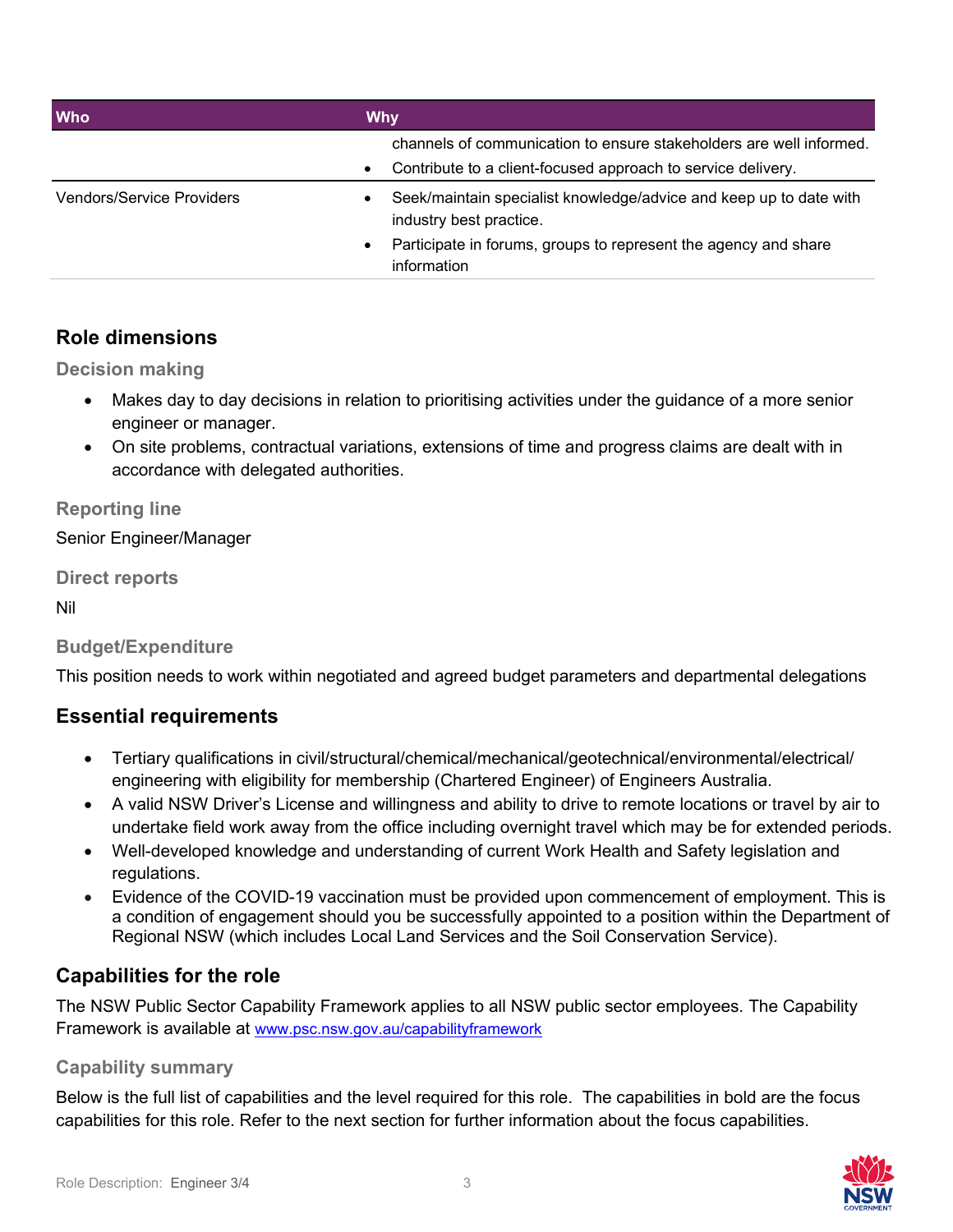#### **Focus capabilities**

The focus capabilities for the role are the capabilities in which occupants must demonstrate immediate competence. The behavioural indicators provide examples of the types of behaviours that would be expected at that level and should be reviewed in conjunction with the role's key accountabilities.

| <b>NSW Public Sector Capability Framework</b>          |              |                                                                                                                                                                                                                                                                                                                                                                                                                                  |  |  |  |
|--------------------------------------------------------|--------------|----------------------------------------------------------------------------------------------------------------------------------------------------------------------------------------------------------------------------------------------------------------------------------------------------------------------------------------------------------------------------------------------------------------------------------|--|--|--|
| <b>Group and Capability</b>                            | Level        | <b>Behavioural Indicators</b>                                                                                                                                                                                                                                                                                                                                                                                                    |  |  |  |
| <b>Personal Attributes</b><br>Manage Self              | Foundational | Be willing to develop and apply new skills<br>Show commitment to completing work activities effectively<br>Look for opportunities to learn from the feedback of others                                                                                                                                                                                                                                                           |  |  |  |
| <b>Relationships</b><br><b>Communicate Effectively</b> | Intermediate | Focus on key points and speak in 'Plain English'<br>٠<br>Clearly explain and present ideas and arguments<br>Listen to others when they are speaking and ask appropriate,<br>respectful questions<br>Monitor own and others' non-verbal cues and adapt where<br>necessary<br>Prepare written material that is well structured and easy to<br>follow by the intended audience<br>Communicate routine technical information clearly |  |  |  |
| <b>Results</b><br><b>Deliver Results</b>               | Intermediate | Complete work tasks to agreed budgets, timeframes and<br>٠<br>standards<br>Take the initiative to progress and deliver own and team/unit<br>work<br>Contribute to allocation of responsibilities and resources to<br>$\bullet$<br>ensure achievement of team/unit goals<br>Seek and apply specialist advice when required                                                                                                        |  |  |  |
| <b>Business Enablers</b><br>Project Management         | Intermediate | Perform basic research and analysis which others will use to<br>inform project directions<br>Understand project goals, steps to be undertaken and<br>expected outcomes<br>Prepare accurate documentation to support cost or resource<br>estimates<br>Participate and contribute to reviews of progress, outcomes<br>and future improvements<br>Identify and escalate any possible variance from project<br>plans                 |  |  |  |